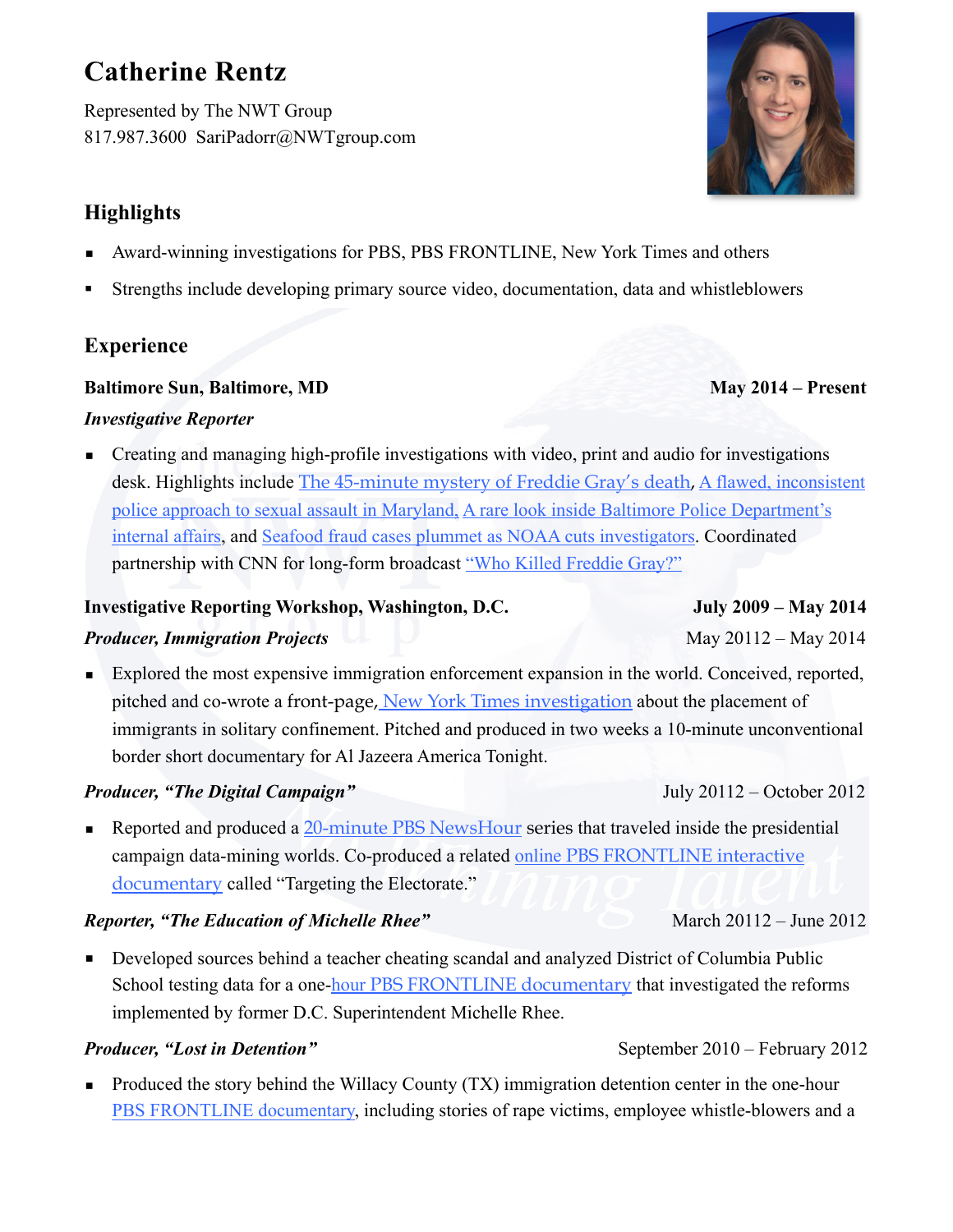former high-ranking ICE official. Supervised the creation of a database documenting nearly 200 claims of sexual abuse that were obtained by FOIA. Produced follow-up magazine and radio pieces.

#### **Producer, "Flying Cheaper"**  $F_{\text{eff}}$  February 2010 – January 2011

■ Investigated major airlines' outsourcing of airline maintenance for a twenty-minute PBS [FRONTLINE documentary.](http://www.pbs.org/wgbh/pages/frontline/flying-cheaper/) Obtained internal safety memos, secret video and federal safety records.

### *Co-Producer, "Flying Cheap"* July 2009 – February 2010

Secured interviews with two pilot whistleblowers, a former airline CEO, and Flight 3407 victims' families for the one-hour [PBS FRONTLINE documentary](http://www.pbs.org/wgbh/pages/frontline/flyingcheap/view/) that explored the events leading up to the crash of Flight 3407 in New York that killed 50 people. Obtained secret video inside cockpits, crew rooms and "crash pads." Organized and analyzed troves of accident and safety data obtained by the Freedom of Information Act.

### **Hedrick Smith Productions, Chevy Chase, MD January 2006 – June 2009**

### *Field Producer, "Poisoned Waters"* May 2007 – June 2009

■ Reported and produced the first hour of a two-hour [PBS FRONTLINE documentary](http://www.pbs.org/wgbh/pages/frontline/poisonedwaters/view/) about water pollution and regulatory loopholes. Obtained access to a large animal producer, whistleblowing farmer, among other sources for the Chesapeake Bay segment and managed fundraising and intern staff.

#### *Associate Producer, "Spying on the Home Front"* October 2006 – May 2007

■ Pre-interviewed and secured sources for a one-hour [PBS FRONTLINE documentary](http://www.pbs.org/wgbh/pages/frontline/homefront/) investigating NSA warrantless wiretaps. Managed stock footage budget, video rights and student interns and completed FRONTLINE deliverables.

### *Associate Producer, "Mission Retirement"* May 2006 – October 2006

■ Coordinated shoots and assisted editor on a 30-minute educational spin-off to the PBS FRONTLINE documentary "Can You Afford to Retire?"

### *Researcher, "Can You Afford to Retire?"* January 2006 – May 2006

■ Secured interviews with retirees and benefit managers, analyzed national retirement benefits database of companies with 401(k) programs to identify companies and employees to target for interviews for a one-hour [PBS FRONTLINE documentary.](http://www.pbs.org/wgbh/pages/frontline/retirement/view/)

## **Awards**

- 2016 Baltimore City Paper Award for [Best Investigative Journalist](http://www.citypaper.com/bob/2016/bcpnews-best-investigative-journalist-catherine-rentz-baltimore-sun-20160913-story.html)
- 2016 Pulitzer Prize Finalist, Breaking News, for coverage following the death of Freddie Gray (part of newsroom staff in [package](http://www.pulitzer.org/finalists/baltimore-sun-staff))
- 2015 IRE Award for [Investigations Triggered by Breaking News](http://ire.org/awards/ire-awards/winners/2015-ire-award-winners/#.WKWsPxIrJp-) (Video Producer)